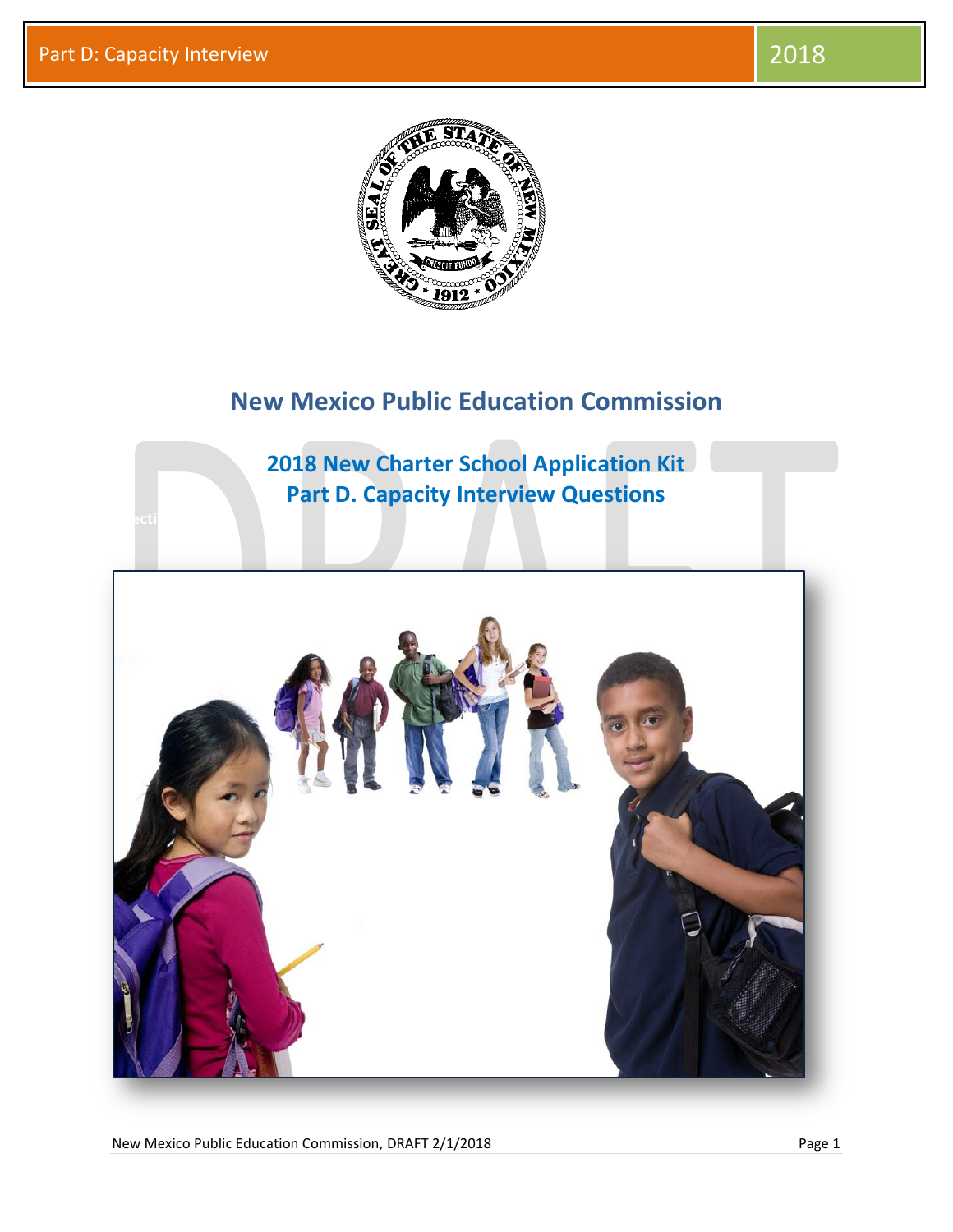**Scoring –** All responses will be scored using the following rubric:

|                                        | The applicant's response completely addresses the question posed<br>$\bullet$         |
|----------------------------------------|---------------------------------------------------------------------------------------|
|                                        | The applicant's response aligns with and enhances the related                         |
|                                        | information presented in the written application                                      |
|                                        | The applicant understands the information in the written application and<br>$\bullet$ |
| <b>Meets the Criteria</b>              | the work that will be necessary to successfully implement the proposal                |
|                                        | The applicant demonstrates the ability to appropriately respond to                    |
| 4 points                               | contingencies and challenges that will be faced when implementing the                 |
|                                        | proposal                                                                              |
|                                        | The applicant demonstrates a strong capacity to successfully operate a<br>$\bullet$   |
|                                        | high-quality, effective school by implementing the proposal in the                    |
|                                        | written application                                                                   |
|                                        | The applicant's response does not meet all of the criteria required to be             |
|                                        | evaluated "Meets the Criteria"                                                        |
|                                        | The applicant's response addresses the question posed, but may not do                 |
|                                        | so fully                                                                              |
|                                        | The applicant's response mostly aligns with the related information                   |
| <b>Approaches the</b>                  | presented in the written application                                                  |
| <b>Criteria</b>                        | The applicant partially understands the work that will be necessary to                |
| 2 points                               | successfully implement the proposal in the written application                        |
|                                        | The applicant demonstrates limited capacity to appropriately respond to               |
|                                        | contingencies and challenges that will be faced when implementing the                 |
|                                        | proposal                                                                              |
|                                        | The applicant demonstrates some capacity to operate a functional                      |
|                                        | school by implementing the proposal in the written application                        |
|                                        | The applicant's response does not meet all of the criteria required<br>$\bullet$      |
|                                        | to be evaluated "Approaches the Criteria"                                             |
|                                        | The applicant's response does not address the question posed                          |
|                                        | The applicant's response does not align with the related information                  |
| <b>Falls Far Below</b><br>the Criteria | presented in the written application                                                  |
|                                        | The applicant does not understand the work that will be necessary to                  |
| 0 points                               | successfully implement the proposal in the written application                        |
|                                        | The applicant demonstrates no capacity to respond to contingencies and                |
|                                        | challenges that will be faced when implementing the proposal                          |
|                                        | The applicant does not demonstrate the capacity to operate a functional               |
|                                        | school by implementing the proposal in the written application                        |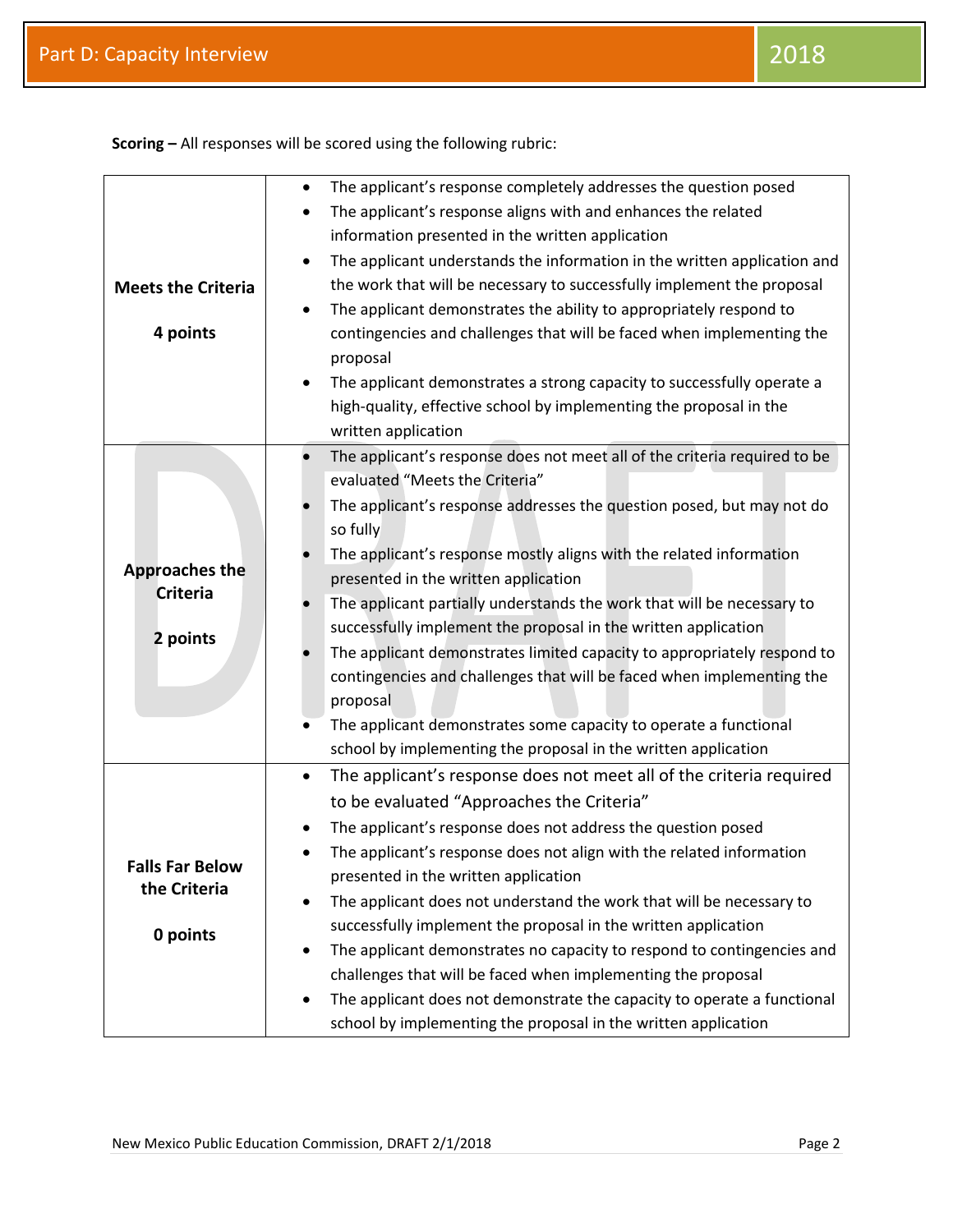|                            |                                                    |             | <b>Capacity Interview Questions</b>                                                                                                                                                                                       |
|----------------------------|----------------------------------------------------|-------------|---------------------------------------------------------------------------------------------------------------------------------------------------------------------------------------------------------------------------|
|                            | <b>Educational Plan: Mission</b>                   |             | 1. How is the mission, as described in the application, essential to the success of the proposed school?                                                                                                                  |
|                            | <b>Score</b>                                       |             | <b>Review Team Comments:</b>                                                                                                                                                                                              |
| 4<br>ப                     | $\mathbf{2}$                                       | 0<br>□      | Click here to enter text.                                                                                                                                                                                                 |
|                            | <b>Educational Plan:</b>                           |             | 2. What is the most important contribution your proposed school will bring to public education in the community in which                                                                                                  |
| <b>Innovation</b>          |                                                    |             | you propose to operate? How will this contribution be essential to the success of the proposed school?                                                                                                                    |
|                            | <b>Score</b>                                       |             | <b>Review Team Comments:</b>                                                                                                                                                                                              |
| 4<br>□                     | $\mathbf{2}$<br>П                                  | 0<br>□      | Click here to enter text.                                                                                                                                                                                                 |
|                            | <b>Educational Plan: Mission</b><br>Implementation |             | 3. How will you evaluate whether your mission and implementation of it are working?                                                                                                                                       |
| <b>Score</b>               |                                                    |             | <b>Review Team Comments:</b>                                                                                                                                                                                              |
| 4<br>П                     | $\mathbf{2}$<br>П                                  | 0<br>$\Box$ | Click here to enter text.                                                                                                                                                                                                 |
|                            | Leadership &<br>Governance                         |             | 4. What role does a governing body play in the success of a charter school? Describe your strategic process for identifying<br>and selecting members. How will this process support the success of your proposed school?  |
|                            | <b>Score</b>                                       |             | <b>Review Team Comments:</b>                                                                                                                                                                                              |
| 4<br>□                     | $\mathbf{2}$<br>$\Box$                             | 0<br>$\Box$ | Click here to enter text.                                                                                                                                                                                                 |
| Leadership &<br>Governance |                                                    |             | 5. What role does the school leader play in the success of a charter school? Describe your strategic process for identifying<br>and selecting her/him. How will this process support the success of your proposed school? |
| <b>Score</b>               |                                                    |             | <b>Review Team Comments:</b>                                                                                                                                                                                              |
| 4                          | 2<br>$\Box$                                        | 0<br>П      | Click here to enter text.                                                                                                                                                                                                 |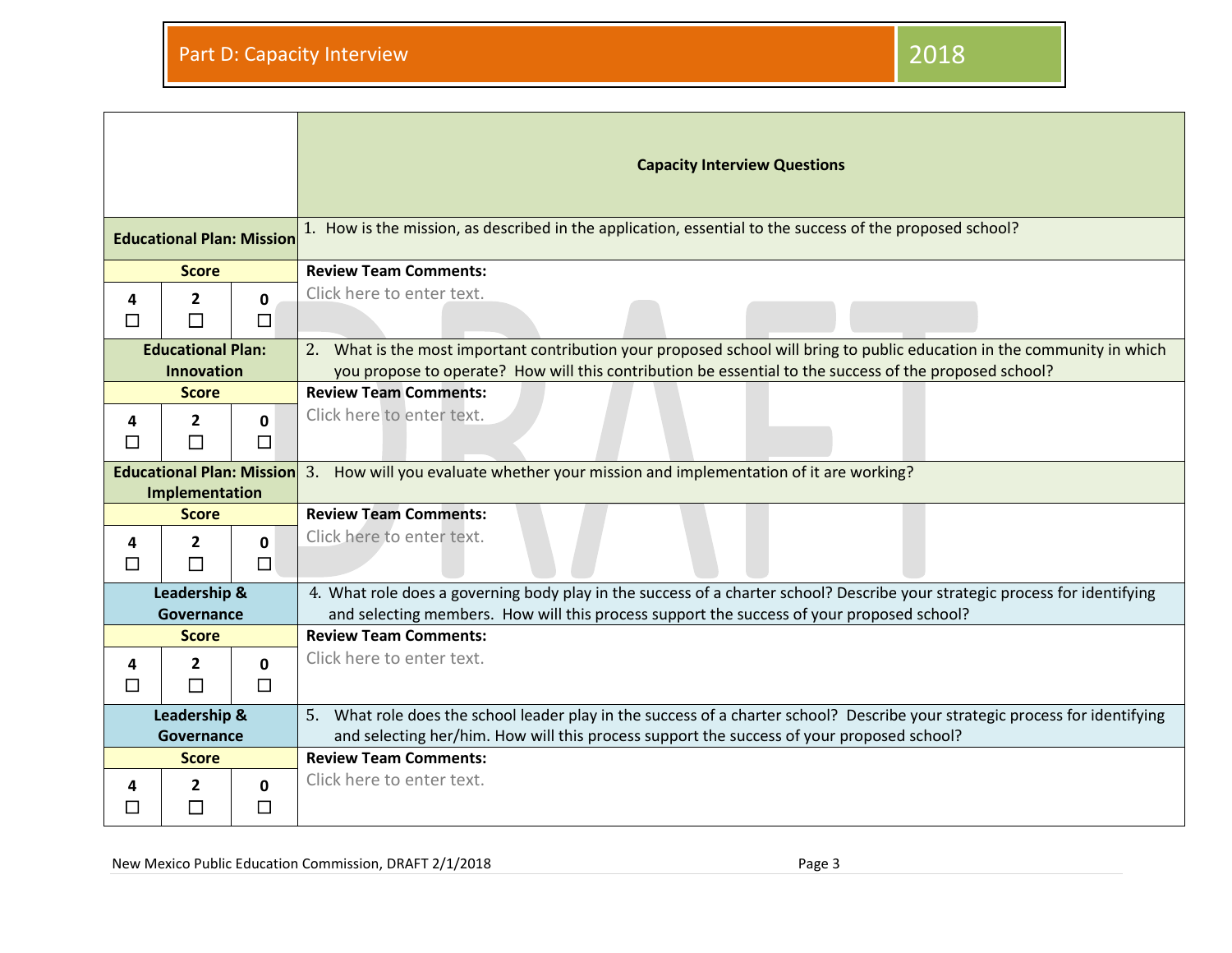| Leadership &<br>Governance |                     |                        | 6. How does a high quality process to evaluate the effectiveness of the governing body and the school contribute to the<br>success of a charter school? Describe your strategic process for conducting these evaluations. How will these processes<br>support the success of your proposed school?                                                              |
|----------------------------|---------------------|------------------------|-----------------------------------------------------------------------------------------------------------------------------------------------------------------------------------------------------------------------------------------------------------------------------------------------------------------------------------------------------------------|
| <b>Score</b>               |                     |                        | <b>Review Team Comments:</b>                                                                                                                                                                                                                                                                                                                                    |
| 4<br>$\Box$                | $\overline{2}$<br>П | $\mathbf{0}$<br>$\Box$ | Click here to enter text.                                                                                                                                                                                                                                                                                                                                       |
| Leadership &<br>Governance |                     |                        | 7. Please explain the delineated roles and responsibilities of, and the relationships between, the founders, the governing<br>body, and the proposed school's administration during the transitional period between the planning year and the first<br>year of operations. Describe how those relationships evolve to ensure the success of the charter school. |
| <b>Score</b>               |                     |                        | <b>Review Team Comments:</b>                                                                                                                                                                                                                                                                                                                                    |
| 4<br>$\Box$                | $\overline{2}$<br>П | $\mathbf{0}$<br>$\Box$ | Click here to enter text.                                                                                                                                                                                                                                                                                                                                       |
| Leadership &<br>Governance |                     |                        | Explain the importance of by-laws and policies to the success of a charter school. Describe the strategic processes the<br>8.<br>proposed school will use to establishing and implementing them and how these will contribute to the success of the<br>proposed school.                                                                                         |
| <b>Score</b>               |                     |                        | <b>Review Team Comments:</b>                                                                                                                                                                                                                                                                                                                                    |
| 4<br>□                     | $\overline{2}$<br>П | $\mathbf{0}$<br>$\Box$ | Click here to enter text.                                                                                                                                                                                                                                                                                                                                       |
| Leadership &               |                     |                        | 9. How will the proposed school ensure that policies and procedures are not only compliant, but also well implemented,                                                                                                                                                                                                                                          |
| Governance                 |                     |                        | current, and effective? How will the proposed school determine when they are in need of change and how will it react?                                                                                                                                                                                                                                           |
|                            | <b>Score</b>        |                        | <b>Review Team Comments:</b>                                                                                                                                                                                                                                                                                                                                    |
| 4<br>$\Box$                | 2<br>$\Box$         | $\mathbf{0}$<br>$\Box$ | Click here to enter text.                                                                                                                                                                                                                                                                                                                                       |
| <b>Facility</b>            |                     |                        | 10. Describe your plan for acquiring a facility and ensuring that the facility meets educational occupancy standards required<br>by applicable New Mexico construction codes and the weighted New Mexico Condition Index. Whose responsibility will<br>it be to carry out this major piece of opening a charter school?                                         |
|                            | <b>Score</b>        |                        | <b>Review Team Comments:</b>                                                                                                                                                                                                                                                                                                                                    |
| 4<br>$\perp$               | 2<br>$\Box$         | $\mathbf{0}$<br>$\Box$ | Click here to enter text.                                                                                                                                                                                                                                                                                                                                       |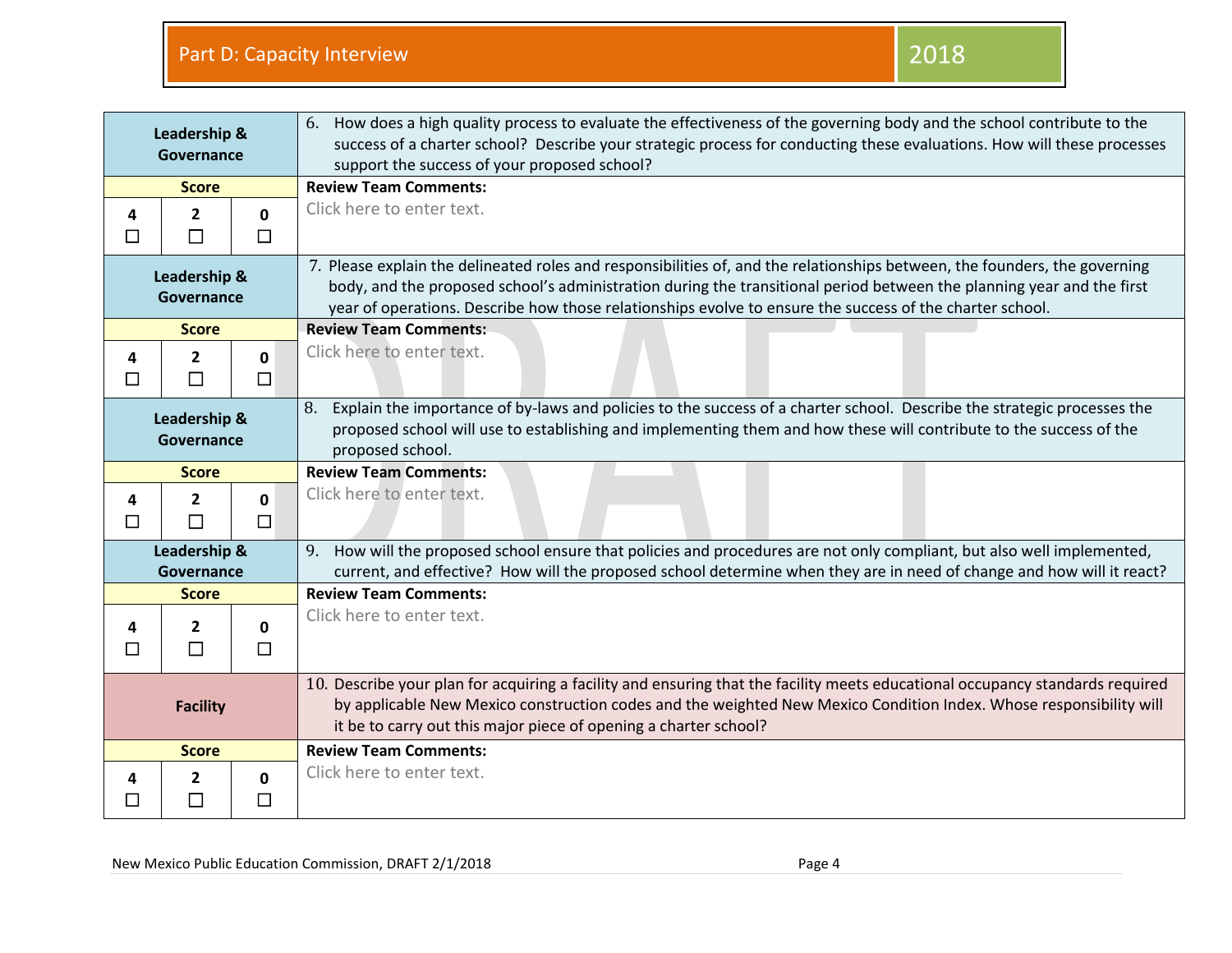|                      | <b>Facility</b>          |                        | 11. If you cannot find a building that meets the need of the plan described in the PSFA (Public School Facilities Authority)<br>approval, what is your next steps plan?                                                                                                                                                                                                                                         |
|----------------------|--------------------------|------------------------|-----------------------------------------------------------------------------------------------------------------------------------------------------------------------------------------------------------------------------------------------------------------------------------------------------------------------------------------------------------------------------------------------------------------|
|                      | <b>Score</b>             |                        | <b>Review Team Comments:</b>                                                                                                                                                                                                                                                                                                                                                                                    |
| 4<br>$\Box$          | $\overline{2}$<br>$\Box$ | $\mathbf{0}$<br>$\Box$ | Click here to enter text.                                                                                                                                                                                                                                                                                                                                                                                       |
| <b>Finance</b>       |                          |                        | 12. How are you going to open your proposed school without federal start-up funds? Does the proposed school have a plan<br>to supplement its budget in some way? Does the proposed school have a plan to acquire funding necessary to<br>accomplish planning year requirements (setting up a bank account, acquiring furniture, having software systems in place<br>to interface with PED's OBMS system, etc.)? |
|                      | <b>Score</b>             |                        | <b>Review Team Comments:</b>                                                                                                                                                                                                                                                                                                                                                                                    |
| 4<br>П               | $\mathbf{2}$<br>$\Box$   | 0<br>$\Box$            | Click here to enter text.                                                                                                                                                                                                                                                                                                                                                                                       |
|                      | <b>Finance</b>           |                        | 13. In detail describe how you will make enrollment projections to establish and submit your first budget to PED? How will<br>you ensure these enrollment projections are reasonable and align closely to your actual 40 day count?                                                                                                                                                                             |
|                      | <b>Score</b>             |                        | <b>Review Team Comments:</b>                                                                                                                                                                                                                                                                                                                                                                                    |
| 4<br>П               | $\overline{2}$<br>$\Box$ | $\mathbf{0}$<br>$\Box$ | Click here to enter text.                                                                                                                                                                                                                                                                                                                                                                                       |
| <b>Finance</b>       |                          |                        | 14. Suppose your actual enrollment on the first day is 50% below your pre-opening "enrollments" and 70% below your<br>projections used to submit your budget. What are the implications for your budget/business plan and what are your<br>next steps? Describe in detail what actions you would take and when you would take them to address this situation.                                                   |
|                      | <b>Score</b>             |                        | <b>Review Team Comments:</b>                                                                                                                                                                                                                                                                                                                                                                                    |
| 4<br>П               | $\mathbf{2}$<br>П        | $\mathbf{0}$<br>П      | Click here to enter text.                                                                                                                                                                                                                                                                                                                                                                                       |
| <b>Planning Year</b> |                          |                        | 15. Describe the organizational steps the proposed school will take during the planning year to be ready for opening?                                                                                                                                                                                                                                                                                           |
| <b>Score</b>         |                          |                        | <b>Review Team Comments:</b>                                                                                                                                                                                                                                                                                                                                                                                    |
| $\Box$               | $\overline{2}$<br>$\Box$ | 0<br>□                 | Click here to enter text.                                                                                                                                                                                                                                                                                                                                                                                       |